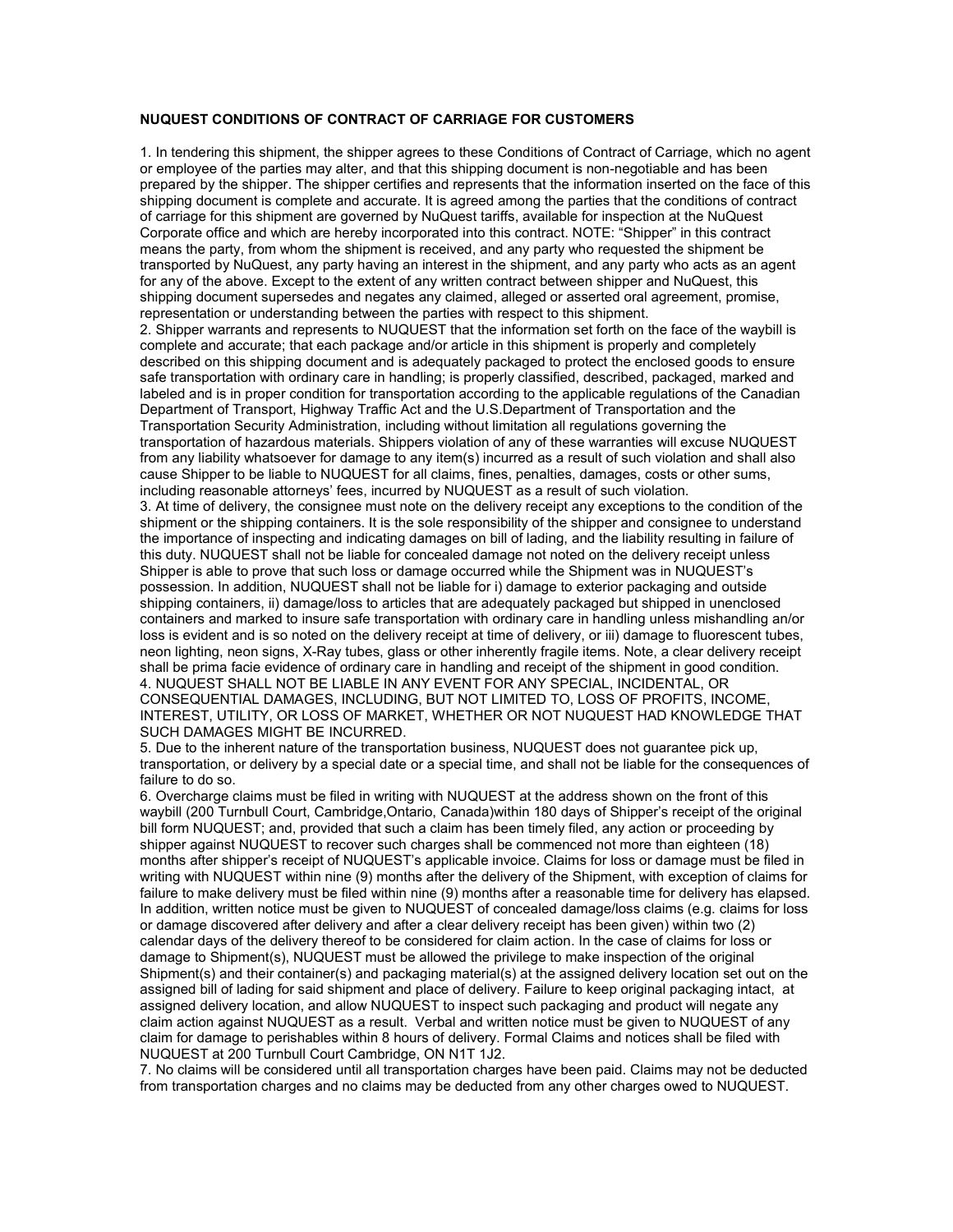8. Unless a higher value is declared at time of shipment ( see section 9 terms of pre approval) and excess value charges of \$2.50 for each \$100.00 of declared value are paid, Shipper agrees and declares that NUQUEST's liability for loss or damage to any Shipment or portion thereof is limited to of i) \$0.50 per pound per piece for US shipments and 2.00 per pound for Canadian shipments lost or damaged with a minimum of \$50.00 per shipment or ii) the actual invoice value of the article or articles lost or damaged if a lesser amount that i. Articles and/or shipments with a declared value in excess of \$15,000 OR 10.00 per /lb. It is agreed by the "Shipper" all additional insurance over the stated amounts above will not be accepted for

transportation unless the Shipper makes advanced arrangements therefore with NUQUEST by notifying the local NUQUEST office handling the Shipment on behalf of the Shipper via email with a response indication authorization prior to tendering shipment. In no event shall a declared value indicated on the shipping bill of lading at time of pickup, which has not previously approved by NUQUEST warrant any assumption of insurance on that shipment. In the case where there is no Pre-approval and value is declared the "Shipper" agrees to waive their right of declared insurance and any subsequent claim which may arise during or after the completion of said shipment. NUQUEST's liability for aggregate losses at any one time at any one place exceed \$25,000.

It is agreed upon and understood that the C.O.D. amount of the shipment stated on the face of this shipping document, if applicable, does not constitute the declared value of the shipment.

9. Where Shipper seeks to declare a value for a Shipment consisting of more than one piece, it shall be Shipper's responsibility to affix a numbered label to each such piece and then to declare a value correlating to each such number in the space provided on the face of this waybill. All additional insurance required must be approved by NUQUEST prior to tendering the shipment to NUQUEST. Failing compliance with this requirement, NUQUEST's liability for loss or damage to any part of such Shipment shall be limited to the average declared value of the Shipment times the number of the piece(s) lost or damaged.

10. NUQUEST shall not be liable for loss, damage, delay or monetary losses of any type caused by: Acts of God, public authorities acting with actual or apparent authority, strikes, labor disputes, weather, mechanical failures, aircraft failures, civil commotions, acts or omissions of customs or quarantine officials, the nature of the freight or any defects thereof, public enemies, hazards incident to a state of war, acts of terrorism, and by acts, defaults, or omissions of the shipper or consignee for failure to observe the terms and conditions of the contract of carriage contained in this shipping document, including but not limited to improper packing, marking, incomplete / inaccurate shipping instructions and the rules relating to freight not acceptable for transportation or freight acceptable only under certain conditions as outlined below.

11. NUQUEST will not accept for transportation on any shipment or commodity prohibited by law. In addition, the following items of extraordinary value are not acceptable for carriage and will not be accepted by NUQUEST: i) original works of art; ii) antiques; iii)bonds; iv) coins of any kind, currency and currency equivalents; v) furs and fur clothing; vi) gems and stones (cut or uncut); vii) industrial diamonds; viii) gold or silver jewelry (other than costume jewelry);ix) pearls; x) precious metals; xi) negotiable securities; xii) time sensitive written materials (such as contract bids and proposals); xiii) household goods and personal effects; xiv) one-of-a kind articles, models or prototypes; xv) valuable rugs (i.e. oriental rugs, Persian rugs); xvi) plasma screen monitors without specific approval by NUQUEST Corporate office; xvii) prints and lithographs; bagged goods, cement, fertilizer, fishmeal, bulk commodities, fresh fruits, fresh vegetables, live animals, live plants, human remains of any kind, nuclear fuels, confectionery, chocolates, ceramics, pottery, porcelain, marble, granite, china, glassware, fluorescent tubes, neon lighting, neon signs, x-ray tubes, glass mirrors, windows, glass or other inherently fragile items and xviii) such other articles as provided in NUQUEST's governing tariffs, individual contracts, and or service guide. Except as otherwise provided in these Conditions of Contract of Carriage, no employee or agent of NUQUEST has any authority to accept such articles for transportation or to waive the limitations contained herein.

Should NUQUEST inadvertently accept for transportation a) any article(s) of extraordinary value as defined herein or b) articles with a declared value in excess of \$15,000 as to which the Shipper has not secured NUQUEST's prior approval as required in Section 8 above NUQUEST's liability for loss or damage thereto shall be limited to the lesser of i) \$0.50 per pound per piece damaged for USA shipment and 2.00 per pound Canadian shipments with a minimum of \$50.00 per shipment or ii) the actual invoice value of the article or articles lost or damaged.

12. Rates and charges for this shipment will be based on actual or dimensional weight, whichever is greater.

13. If this is an international shipment, a.) Rules as established by the Warsaw Convention and Montreal Protocol 4 shall apply, b.) NUQUEST tariff rules and regulations shall apply to any shipment or portion of any shipment which is not governed by the Warsaw Convention, c.) NUQUEST accepts this shipping document as a shipper's letter of instruction with authorization to prepare and sign on shipper's behalf an international shipping document, d.) NUQUEST reserves the option to act as agent of the carrier, instead of as a forwarder, in which event the direct carrier's tariffs shall apply to this shipment and, e.) A shipper may avoid the applicable limitation of liability for loss or damage by declaring on the face of this shipping